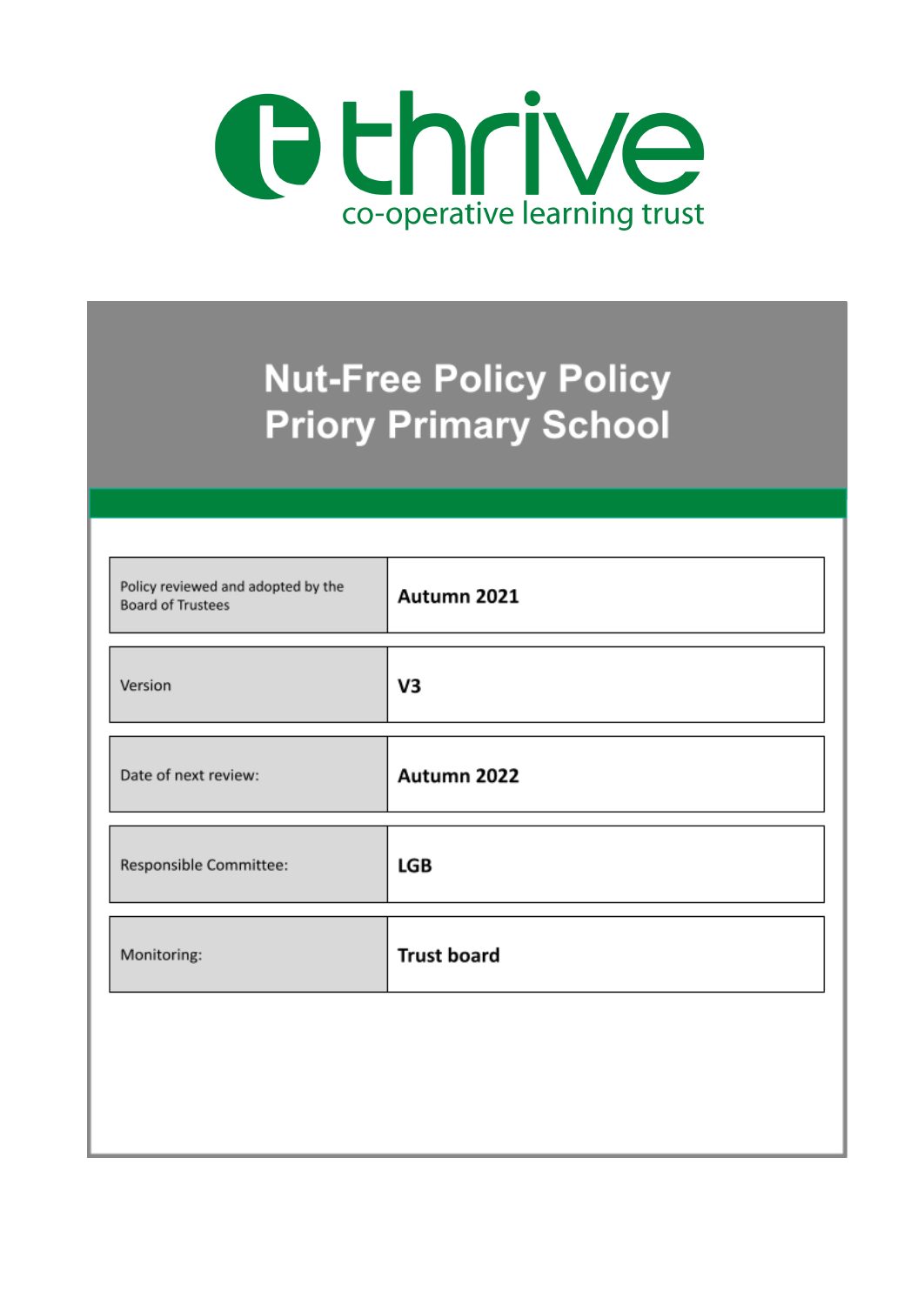## Nut-Free Policy

Although we recognise that this cannot be guaranteed, Priory Primary School aims to be a Nut-Free school. This policy serves to set out all measures to reduce the risk to those children and adults who may suffer an anaphylactic reaction if exposed to nuts to which they are sensitive.

The school aims to protect children who have allergies to nuts yet also help them, as they grow up, to take responsibility as to what foods they can eat and to be aware of where they may be put at risk.

We do not allow nuts or nut products in school lunch boxes. Our "Nut-Free Policy" means that the following items should not be brought into school:

- Packs of nuts
- Peanut butter sandwiches
- Nutella spread sandwiches
- Fruit and cereal bars that contain nuts
- Chocolate bars or sweets that contain nuts
- Sesame seed rolls (children allergic to nuts may also have a severe reaction to sesame)
- Cakes made with nuts

We have a policy to not use nuts in any of our food prepared on site at our school. Our suppliers provide us with nut-free products. However, we cannot guarantee freedom from nut traces.

Definition Anaphylaxis (also known as anaphylactic shock) is an allergic condition that can be severe and potentially fatal. Anaphylaxis is your body's immune system reacting badly to a substance (an allergen), such as food, which it wrongly perceives as a threat. The whole body can be affected, usually within minutes of contact with an allergen, although sometimes the reaction can happen hours later.

#### **Staff and volunteers/placements**

Staff and volunteers must ensure they do not bring in or consume nut products in school and ensure they follow good hand washing practice.

Caution must be taken at certain times of the year such as Easter and Christmas. If Staff distribute confectionary, care must be taken to ensure that no nuts are included in the product. Fruit sweets such as Haribo are a better alternative. Particular products that are a cause for concern are: - Celebrations – Roses – Heroes – Quality Street. All product packaging must be checked for warnings directed at nut allergy sufferers and if the following or similar are displayed, the product must not be used in school. Packaging must be checked for:

● Not suitable for nut allergy sufferers;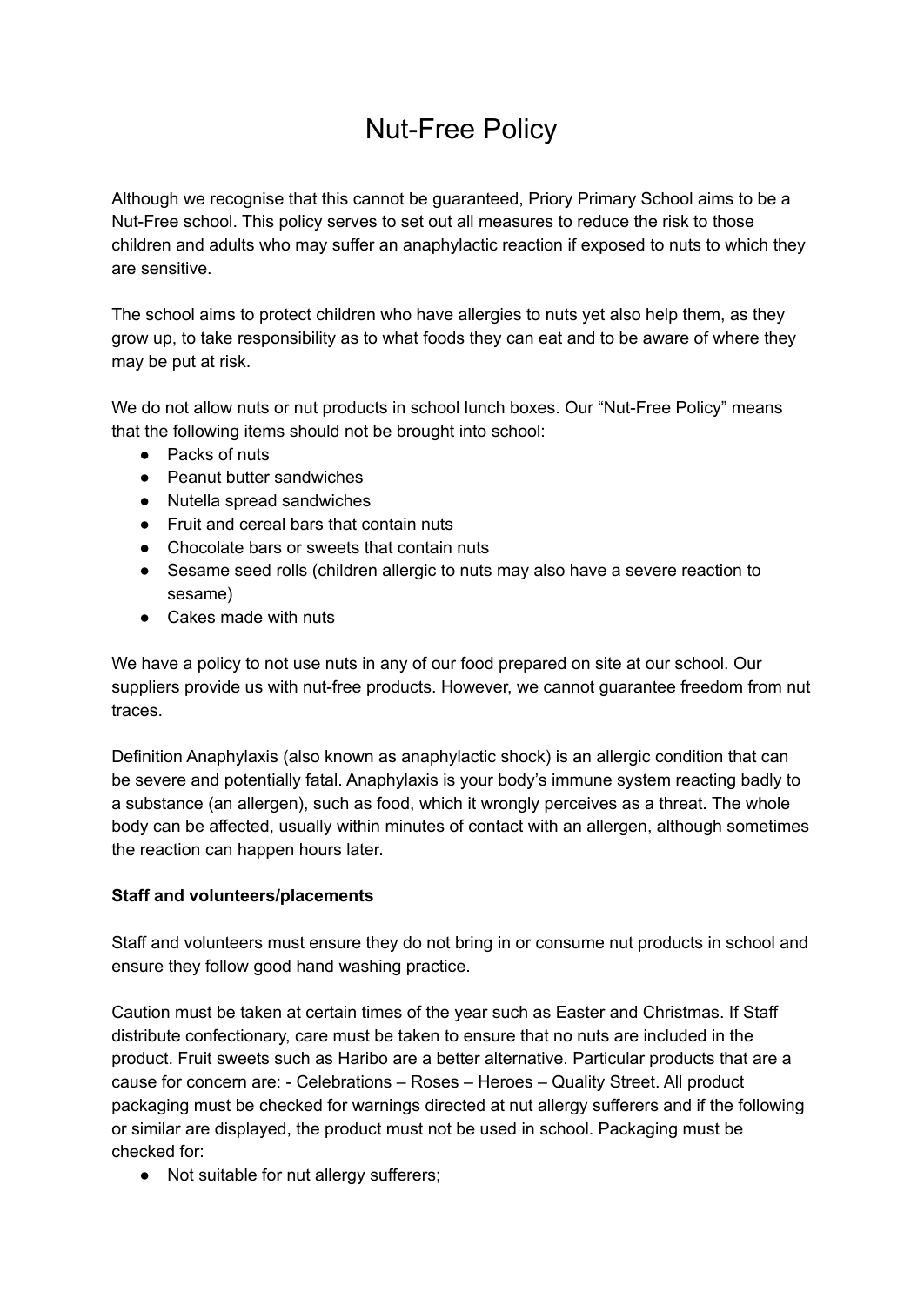- This product contains nuts;
- This product may contain traces of nuts; indicating this is unsuitable for school consumption.

Epi Pen trained staff are named First Aiders. Parents and Carers must notify staff of any known or suspected allergy to nuts and provide all medical and necessary information. This will be added to the child's care plan and if necessary a meeting organised with the school nurse.

Homemade snacks or party food contributions must have a label detailing all ingredients present and the kitchen environment where the food was prepared must be nut free. If you are unsure about a selection please speak to a staff member before bringing the food item into school. The school requests that parents and carers observe the nut-free policy and therefore do not include nuts, or any traces of nuts, in packed lunches.

#### **Children**

All children are regularly reminded about the good hygiene practice of washing hands before and after eating which helps to reduce the risk of secondary contamination. Likewise children are reminded and carefully supervised to minimise the act of food sharing with their friends.

#### **Health Plans and Emergency Response**

We have individual Healthcare plans for children with allergies and Allergy Lists are displayed highlighting Healthcare plans in place, triggers, medication.

### **Symptoms**

The symptoms of anaphylaxis usually start between three and sixty minutes after contact with the allergen. Less commonly they can occur a few hours or even days after contact.

An anaphylactic reaction may lead to feeling unwell or dizzy or may cause fainting due to a sudden drop in blood pressure. Narrowing of the airways can also occur at the same time, with or without the drop in blood pressure. This can cause breathing difficulties and wheezing.

Other symptoms can include:

- Swollen eyes, lips, genitals, hands, feet and other areas (this is called angioedema)
- Sore, red, itchy eyes
- Changes in heart rate
- A sudden feeling of extreme anxiety or apprehension
- Itchy skin or nettle-rash (hives)
- Unconsciousness due to very low blood pressure